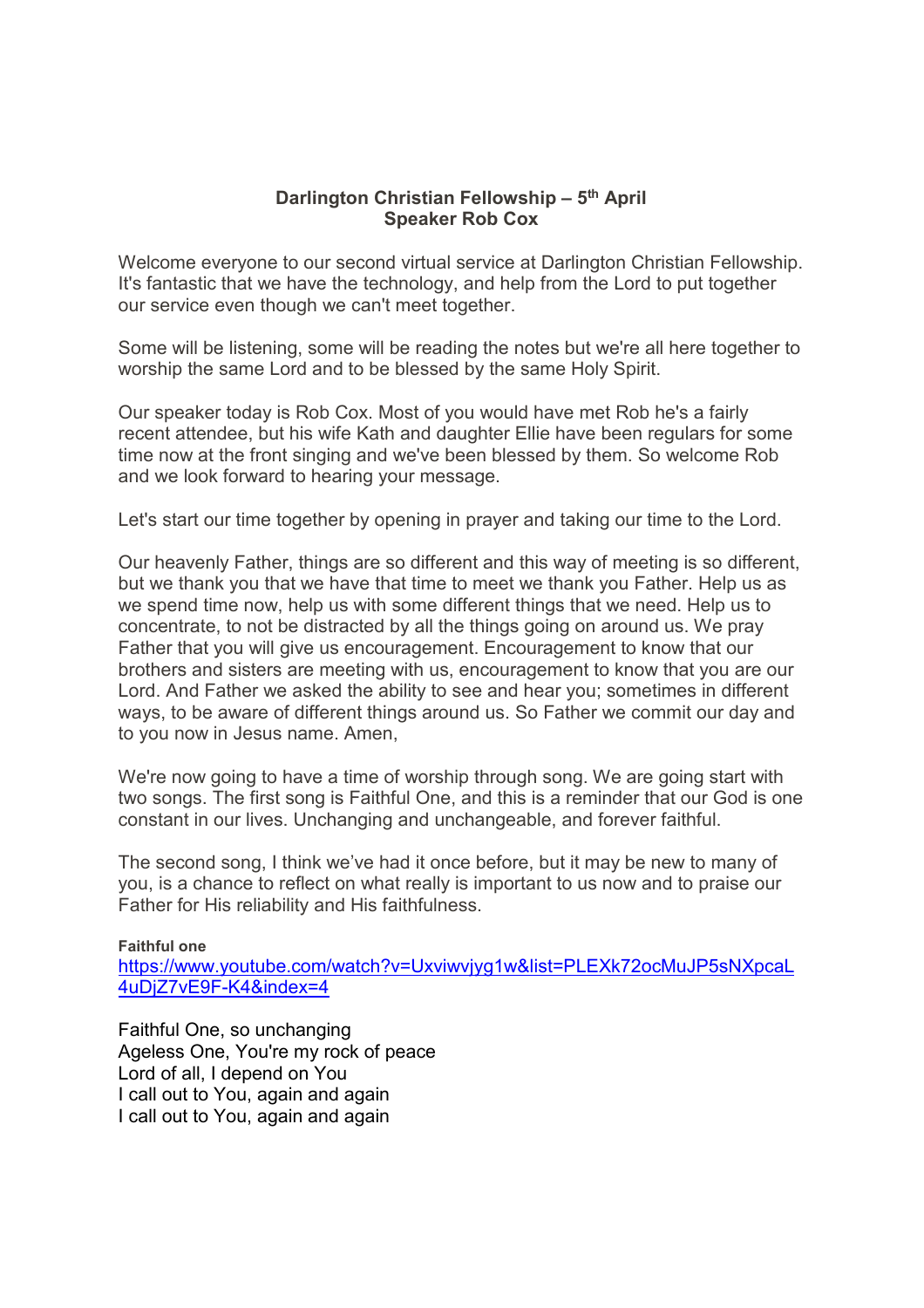Faithful One, so unchanging Ageless One, You're my rock of peace Lord of all, I depend on You I call out to You, again and again I call out to You, again and again

You are my Rock in times of trouble You lift me up when I fall down All through the storm Your love is the anchor My hope is in You alone

Faithful One, so unchanging Ageless One, You're my rock of peace Lord of all, I depend on You I call out to You, again and again I call out to You, again and again

You are my Rock in times of trouble You lift me up when I fall down All through the storm Your love is the anchor My hope is in You alone

You are my Rock in times of trouble You lift me up when I fall down All through the storm Your love is the anchor My hope is in You alone

**Some trust in chariots** [https://www.youtube.com/watch?v=zlaZ2Jrem7I&list=PLEXk72ocMuJP5sNXpcaL4](https://www.youtube.com/watch?v=zlaZ2Jrem7I&list=PLEXk72ocMuJP5sNXpcaL4uDjZ7vE9F-K4&index=43) [uDjZ7vE9F-K4&index=43](https://www.youtube.com/watch?v=zlaZ2Jrem7I&list=PLEXk72ocMuJP5sNXpcaL4uDjZ7vE9F-K4&index=43)

Worthy of all our praise are You O Lord The Lamb of God once slain upon the cross Where Heaven's light divine shone on that frame And cast its shadow through eternal days

Oh praise our God and magnify His name For He is good and worthy of all praise

Some trust in chariots or men of war But I will put my trust in You O Lord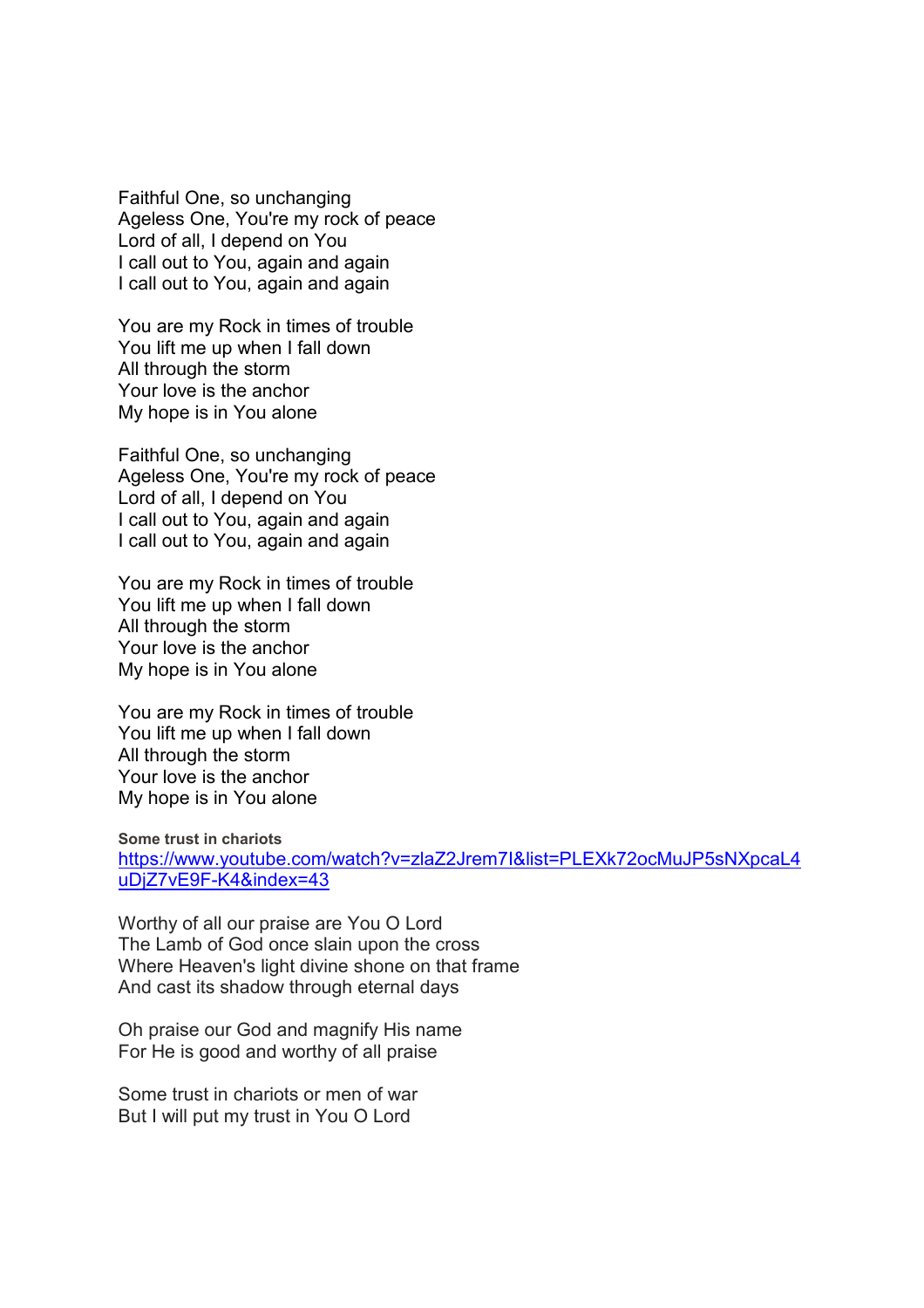Your all-sufficient grace is all I need Your name and glory Lord is all I seek

Oh praise our God and magnify His name For He is good and worthy of all praise Oh praise our God and magnify His name For He is good and worthy of all praise

Some trust in chariots or men of war But I will put my trust in You O Lord Your all-sufficient grace is all I need Your name and glory Lord is all I seek Your name and glory Lord is all I seek

Father you are indeed worthy of our praise. We praise you and magnify your name. Help us each one to put our trust in you o Lord, not in ourselves, our possessions or our government. We thank you Father and praise you for your faithfulness. In Jesus name, Amen.

Well, normally now we have announcements, and I'll make a couple. Obviously it's an important time for our church and there are some challenges so I really would encourage you all to pray for each other and for our council as they start to plan now for the coming weeks and months.

Remember too that Rob has made some effort to put out some people that we should try and keep in contact with and that I'd encourage you to do that. Not perhaps even just limit yourself to you that group. You would have all received an invitation to morning tea after the service, and I would encourage you to try and get into that through Zoom and look forward to seeing as many as possible there.

I will just remind you too about the fact that we can't take up our offering. The church still needs to function and if you get the chance to may do a direct debit or some other method it'd be fantastic, because those commitments are important not just for a church before us as we offer what the Lord has given to us in thanks.

We are going to sing again now, at least maybe just listen to some more songs. I'm certainly indulging in my love of Irish music today. Don't worry Rob there's no Furies or Chieftains in this one but there are some great songs. And the first one, in fact these next two songs, are about the hope we have for the future and the things that we have always held close to ourselves and yet are not important. And now, if ever there has been a time in our lives to think about that. This is a fantastic opportunity that we have to spend time with the Lord. Not just in prayer but in the study of His scripture as well. And not just to have the chance to learn about Him but to learn to know him.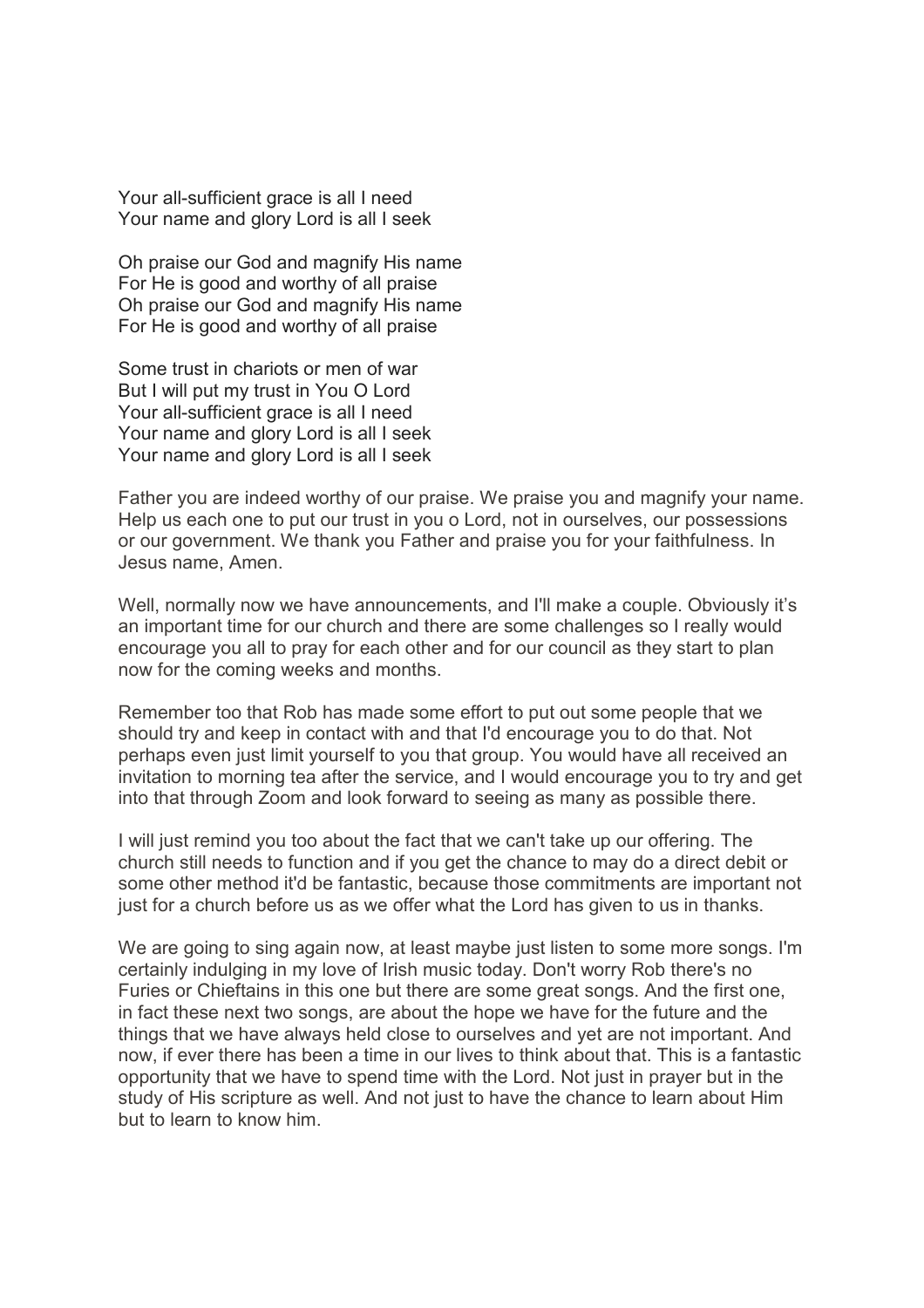So let's have these two songs now; There is a Hope and All I once held dear.

### **There is a hope**[https://www.youtube.com/watch?v=o\\_yv5yGZnBc](https://www.youtube.com/watch?v=o_yv5yGZnBc)

There is a hope that burns within my heart That gives me strength for every passing day A glimpse of glory now revealed in meagre part Yet drives all doubt away I stand in Christ with sins forgiven And Christ in me the hope of heaven My highest calling and my deepest joy To make His will my home.

There is a hope that lifts my weary head A consolation strong against despair That when the world has plunged me in its deepest pit I find the Saviour there Through present sufferings future's fear He whispers courage in my ear For I am safe in everlasting arms And they will lead me home.

There is a hope that stands the test of time That lifts my eyes beyond the beckoning grave To see the matchless beauty of a day divine When I behold His face When sufferings cease and sorrows die And every longing satisfied Then joy unspeakable will flood my soul For I am truly home.

When sufferings cease and sorrows die And every longing satisfied Then joy unspeakable will flood my soul For I am truly home.

**All I once held dear** <https://www.youtube.com/watch?v=oxpPIa-BskY>

All I once held dear, built my life upon All this world reveres and wars to own All I once thought gain I have counted loss Spent and worthless now compared to this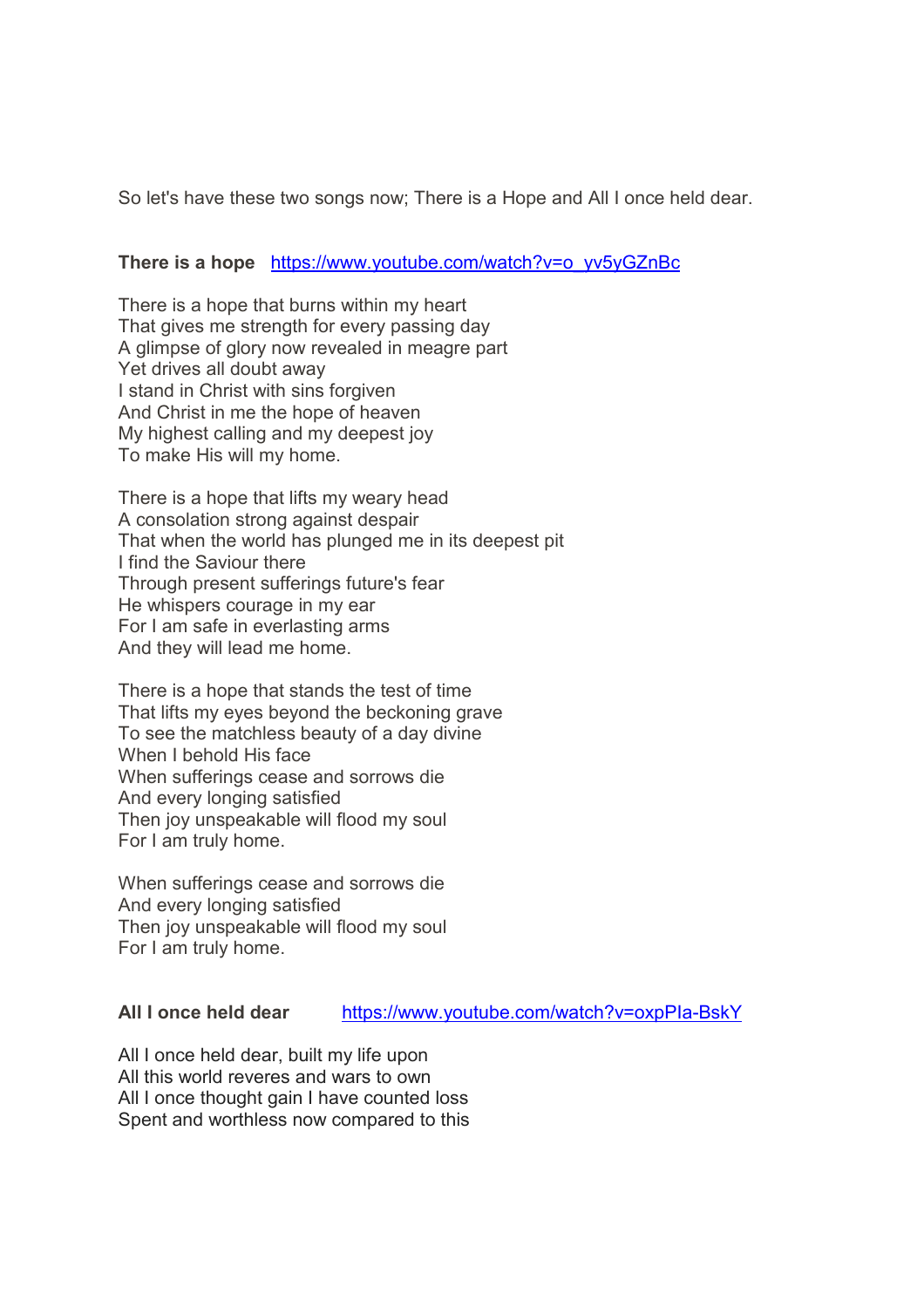Knowing You, Jesus, knowing You There is no greater thing You're my all, You're the best You're my joy, my righteousness And I love You Lord

Now my heart's desire is to know You more To be found in You and known as Yours To possess by faith what I could not earn All surpassing gift of righteousness

Oh to know the power of Your risen life And to know You in Your sufferings To become like You in Your death, my Lord So with You to live and never die

Knowing You, Jesus, knowing You There is no greater thing You're my all, You're the best You're my joy, my righteousness And I love You Lord

We're now going to have a time of prayer. For those of you who are reading just letting you know that I'll be leaving some gaps during which time we can pray silently. So I would encourage you as you read through to spend time praying about the issues that I'm talking about. I divided it up and I'm going to lead us through step by step.

Let us commit our time now to our Father. First of all, let us pray for our world. Father there are many in great hardship and trauma. We think of Italy and Spain and the great difficulties they are facing.

We pray for the United States and we asked you to intervene to protect them from the rapid spread of the disease.

And we pray fearfully for many countries yet to be impacted, but knowing the consequences could be catastrophic in some.

We pray for our country. We thank you Father for the solidarity which our leaders are achieving. We give thanks for the chief medical officers and we pray for wisdom and endurance for them and the rest of the national cabinet. Father we give thanks especially for Scott Morrison. We thank you that our first openly evangelical Christian Prime Minister has had the courage to pray for the nation publicly. We ask that you bless him.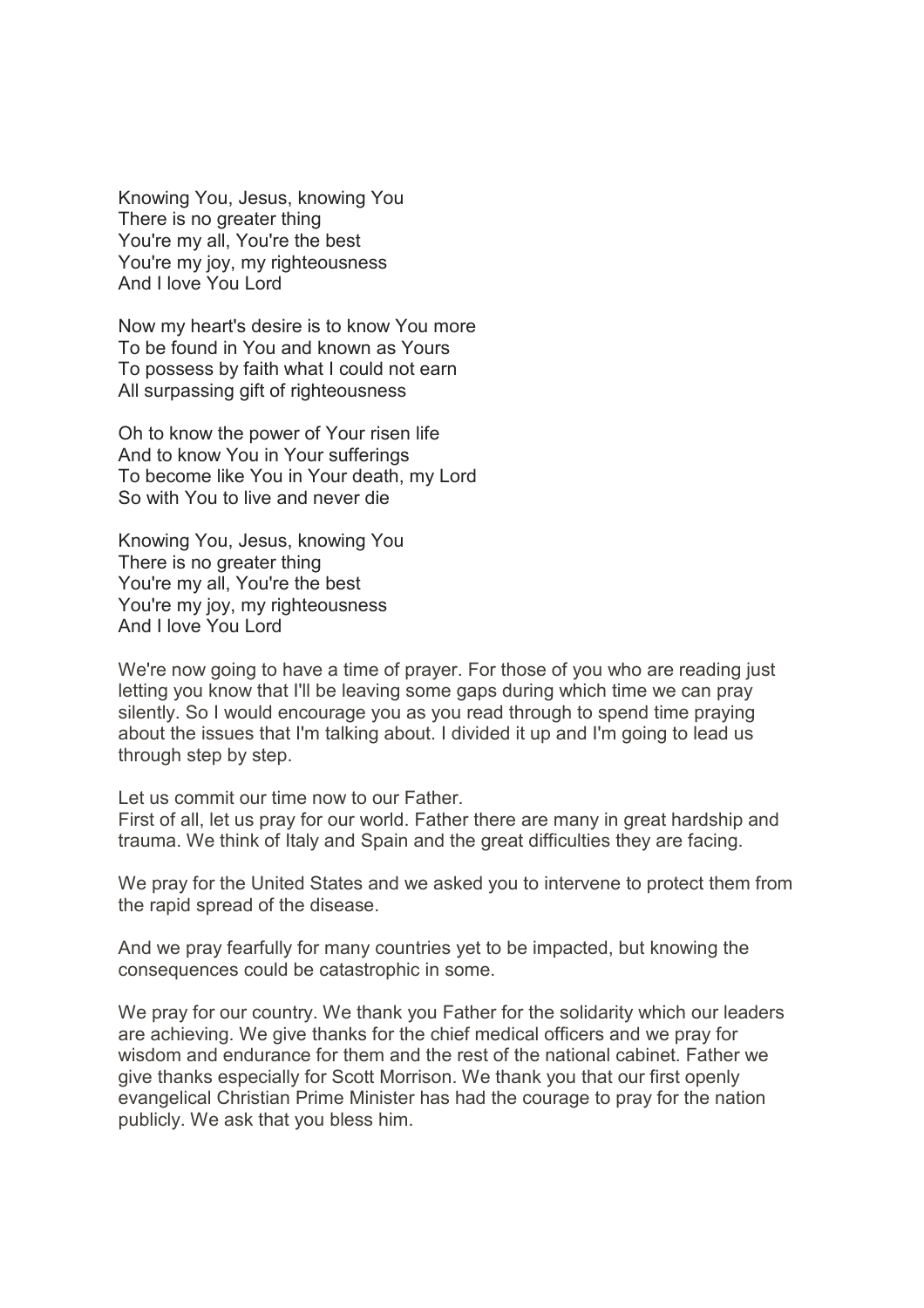We pray for our church. Father we pray for Rob and Sue that you will continue to bless their ministry to us. We pray you will protect them as well from sickness. We pray for our Council, please give them insight, wisdom and boldness. Father we ask that as a church you will help us to seize the opportunity to show we are different, to not be daunted by worldliness but to speak to our friends and neighbours about you.

Father we pray for ourselves, that we would not waste our time in isolation but would put aside time to build a knowledge of you and your way. But also to build our relationship with you. May it be our treasure, Father.

We pray also for our families that this time will be one of during close and not very destructive time, especially Father we pray for marriages in our church.

Father we thank you that our prayers are heard, we don't need to be sitting next to each other. We thank you that we have Father who is faithful and just. We bring these and many other things before you in Jesus name. Amen.

In less than a week we will be celebrating Easter, the time when Jesus life was for fulfilled and his death was made triumphant. This next song is a reminder of how much He means to the Father and hopefully to us.

It is based on Isiah 53. I'm going to read the opening, the song tells us the rest but I encourage you to read the remainder as well.

Isiah 53.

1 [Who](https://biblesuite.com/hebrew/4310.htm) [has believed](https://biblesuite.com/hebrew/539.htm) [our message?](https://biblesuite.com/hebrew/8052.htm) [And to whom](https://biblesuite.com/hebrew/4310.htm) [has the arm](https://biblesuite.com/hebrew/2220.htm) [of the LORD](https://biblesuite.com/hebrew/3068.htm) [been](https://biblesuite.com/hebrew/1540.htm)  [revealed?](https://biblesuite.com/hebrew/1540.htm)

2 [For He grew](https://biblesuite.com/hebrew/5927.htm) [up before](https://biblesuite.com/hebrew/6440.htm) [Him like a tender](https://biblesuite.com/hebrew/3126.htm) [shoot,](https://biblesuite.com/hebrew/3126.htm) [And like a root](https://biblesuite.com/hebrew/8328.htm) [out of](https://biblesuite.com/hebrew/6723.htm)  [parched](https://biblesuite.com/hebrew/6723.htm) [ground;](https://biblesuite.com/hebrew/776.htm) [He has no](https://biblesuite.com/hebrew/3808.htm) [\[stately\] form](https://biblesuite.com/hebrew/8389.htm) [or majesty](https://biblesuite.com/hebrew/1926.htm) [That we should look](https://biblesuite.com/hebrew/7200.htm) [upon](https://biblesuite.com/hebrew/3808.htm)  [Him, Nor](https://biblesuite.com/hebrew/3808.htm) [appearance](https://biblesuite.com/hebrew/4758.htm) [that we should be attracted](https://biblesuite.com/hebrew/2530.htm) [to Him.](https://biblehub.com/strongs.htm)

3 [He was despised](https://biblesuite.com/hebrew/959.htm) [and forsaken](https://biblesuite.com/hebrew/2310.htm) [of men,](https://biblesuite.com/hebrew/376.htm) [A man](https://biblesuite.com/hebrew/376.htm) [of sorrows](https://biblesuite.com/hebrew/4341.htm) [and acquainted](https://biblesuite.com/hebrew/3045.htm) [with](https://biblesuite.com/hebrew/2483.htm)  [grief;](https://biblesuite.com/hebrew/2483.htm) [And like one from whom men hide](https://biblesuite.com/hebrew/4564.htm) [their face](https://biblesuite.com/hebrew/6440.htm) [He was despised,](https://biblesuite.com/hebrew/959.htm) [and we did](https://biblesuite.com/hebrew/2803.htm)  [not esteem](https://biblesuite.com/hebrew/2803.htm) [Him.](https://biblehub.com/strongs.htm)

4 [Surely](https://biblesuite.com/hebrew/403.htm) [our griefs](https://biblesuite.com/hebrew/2483.htm) [He Himself](https://biblesuite.com/hebrew/1931.htm) [bore,](https://biblesuite.com/hebrew/5375.htm) [And our sorrows](https://biblesuite.com/hebrew/4341.htm) [He carried;](https://biblesuite.com/hebrew/5445.htm) [Yet we](https://biblesuite.com/hebrew/587.htm)  [ourselves](https://biblesuite.com/hebrew/587.htm) [esteemed](https://biblesuite.com/hebrew/2803.htm) [Him stricken,](https://biblesuite.com/hebrew/5060.htm) [Smitten](https://biblesuite.com/hebrew/5221.htm) [of God,](https://biblesuite.com/hebrew/430.htm) [and afflicted.](https://biblesuite.com/hebrew/6031a.htm)

5 [But He was pierced](https://biblesuite.com/hebrew/2490a.htm) [through](https://biblesuite.com/hebrew/2490a.htm) [for our transgressions,](https://biblesuite.com/hebrew/6588.htm) [He was crushed](https://biblesuite.com/hebrew/1792.htm) [for our](https://biblesuite.com/hebrew/5771.htm)  [iniquities;](https://biblesuite.com/hebrew/5771.htm) [The chastening](https://biblesuite.com/hebrew/4148.htm) [for our well-being](https://biblesuite.com/hebrew/7965.htm) [\[fell\] upon Him, And by His](https://biblesuite.com/hebrew/2250.htm)  [scourging](https://biblesuite.com/hebrew/2250.htm) [we are healed.](https://biblesuite.com/hebrew/7495.htm)

6 [All](https://biblesuite.com/hebrew/3605.htm) [of us like sheep](https://biblesuite.com/hebrew/6629.htm) have [gone](https://biblesuite.com/hebrew/8582.htm) [astray,](https://biblesuite.com/hebrew/8582.htm) [Each](https://biblesuite.com/hebrew/376.htm) [of us has turned](https://biblesuite.com/hebrew/6437.htm) [to his own way;](https://biblesuite.com/hebrew/1870.htm) [But](https://biblesuite.com/hebrew/3068.htm)  [the LORD](https://biblesuite.com/hebrew/3068.htm) [has caused the iniquity](https://biblesuite.com/hebrew/5771.htm) [of us all](https://biblesuite.com/hebrew/3605.htm) [To fall](https://biblesuite.com/hebrew/6293.htm) [on Him.](https://biblehub.com/strongs.htm)

For God has Highly exalted His name.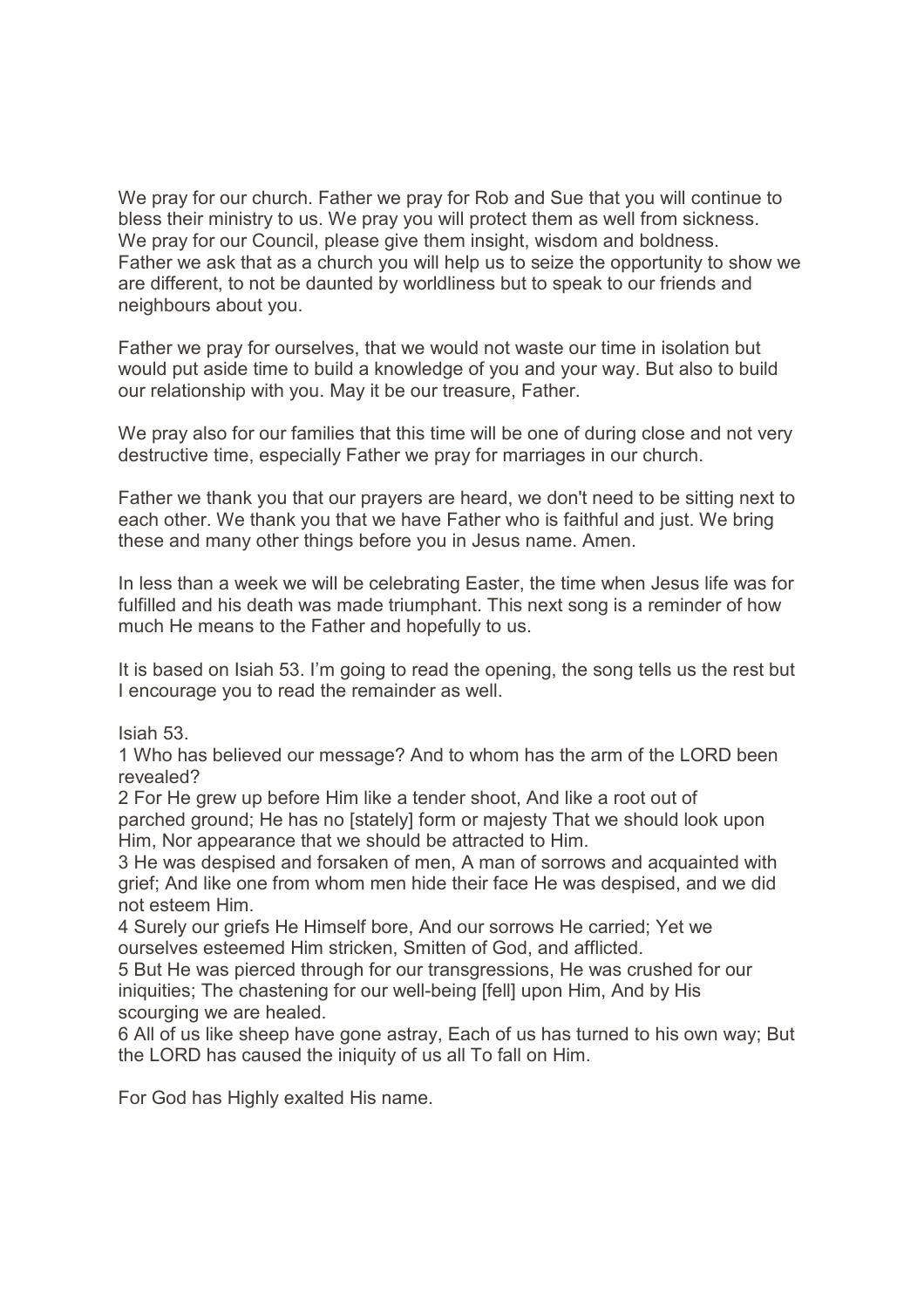### **Highly Exalted**<https://www.youtube.com/watch?v=OySvhZmvkgY>

You were despised You were rejected Lord Those who passed by Even averted their gaze from your sight Such was the suffering you bore for us

Led like a lamb, lamb to the slaughter You spoke not a word Chose to be silent Though you did no wrong Nor was deceitfulness found in you

Yet by your wounds our salvation has come Yet by your suffering our freedom is won

For God has highly exalted your name He has enthroned you on high Jesus the name above all names (2x)

Led like a lamb, lamb to the slaughter You spoke not a word Chose to be silent Though you did no wrong Nor was deceitfulness found in you

Yet by your wounds our salvation has come Yet by your suffering our freedom is won

(For) God has highly exalted your name He has enthroned you on high Jesus the name above all names (2x)

Yet by your wounds our salvation has come Yet by your suffering our freedom is won

(For) God has highly exalted your name He has enthroned you on high Jesus the name above all names (2x)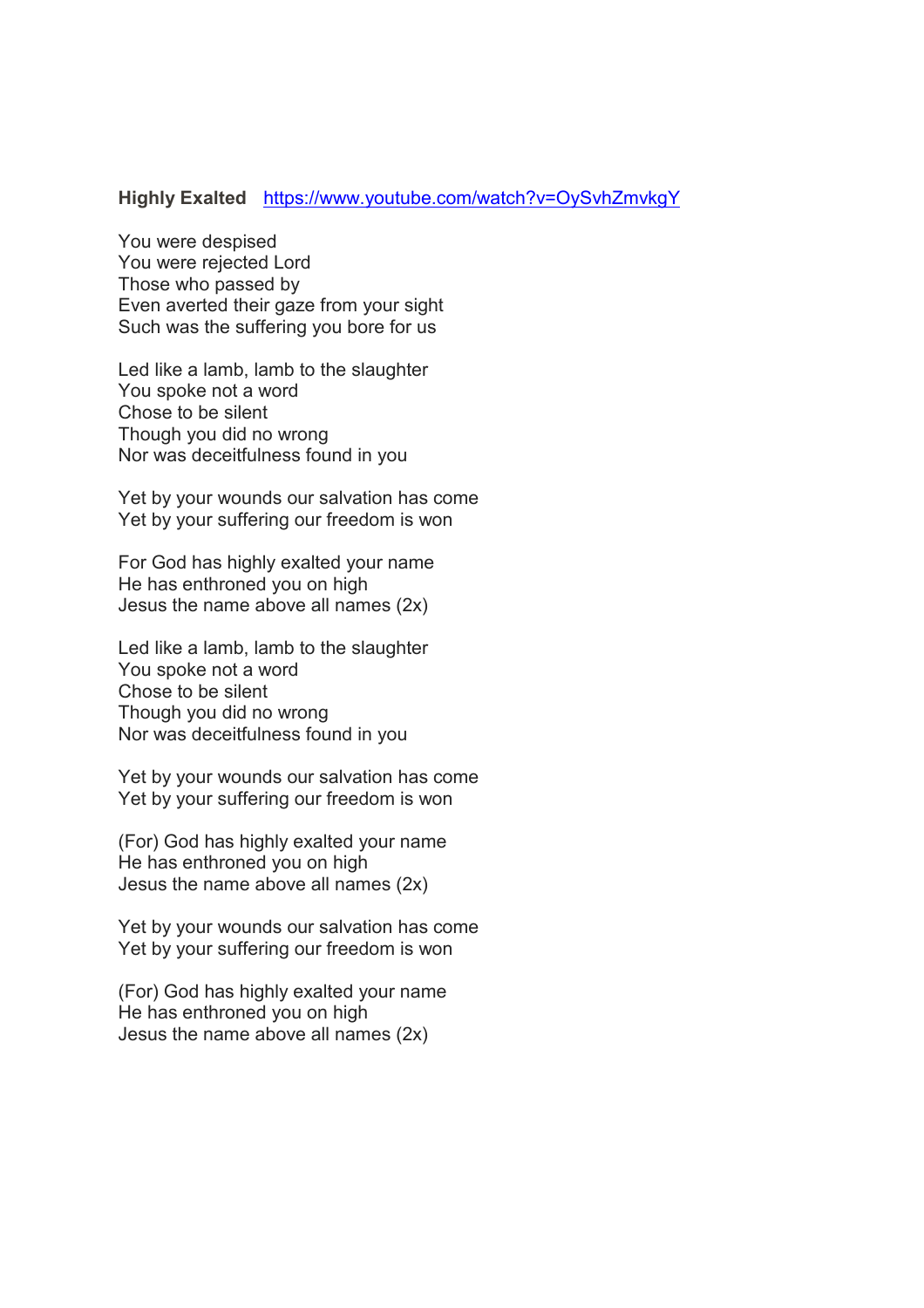Darlington Christian Fellowship Speaker: Rob Cox

Palm Sunday, 5th April 2020

# **The Kingdom cannot be shaken**

## **Joshua 1-5 The Entry into the Promised Land**

*Charles Dicken's Tale of Two Cities:* "It was the best of times, it was the worst of times, it was the age of wisdom, it was the age of foolishness, it was the epoch of belief, it was the epoch of incredulity, it was the season of Light, it was the season of Darkness, it was the spring of hope, it was the winter of despair."

Three reasons that, no matter which side of the pendulum our circumstances are pushing us, we can look to 'the best', 'wisdom', 'belief', 'Light', and 'hope':

- 1. God plans the end from the beginning<br>  $\bullet$  "These are certain times, these
	- "These are certain times, these are uncertain times"<br>• God hasn't been caught out as if to say "I wasn't exp
	- God hasn't been caught out as if to say *"I wasn't expecting that"*
- 2. God reveals things about Himself in Josh 1-5 that inspire confidence<br>  $\bullet$  "I'd like a God like that"
	- *"I'd like a God like that"*
- 3. We are in God's presence now, and His kingdom cannot be shaken.<br>• Faith. Hone, and Love, because "Our God is like that"
	- Faith, Hope, and Love, because *"Our God is like that"*

# **1. God plans the end from the beginning**

This week we acknowledge the anniversary of Palm Sunday, the day Jesus entered Jerusalem in the final week before his crucifixion. He came into the city to the accolades of the crowd. They were hailing Jesus as the Messiah in the lineage of David who would bring freedom to the Jewish people. But within a week, soldiers would arrest him; within a week he would be executed.

Did God drop the ball, did he have to go to plan B; "Oh no, they've killed Jesus, what will I do –I know, I'll raise him back to life. "? No, not at all; this was always going to be what would happen. God had always planned that, not only would Jesus be the Messianic King on the eternal throne of David, but he would also be the Suffering Servant. A far greater victory than the crowd were anticipating would eventuate because of this suffering … victory not just over the Roman overlords, but over every enemy which prevents us from enjoying rest in God's presence, from sharing his glory.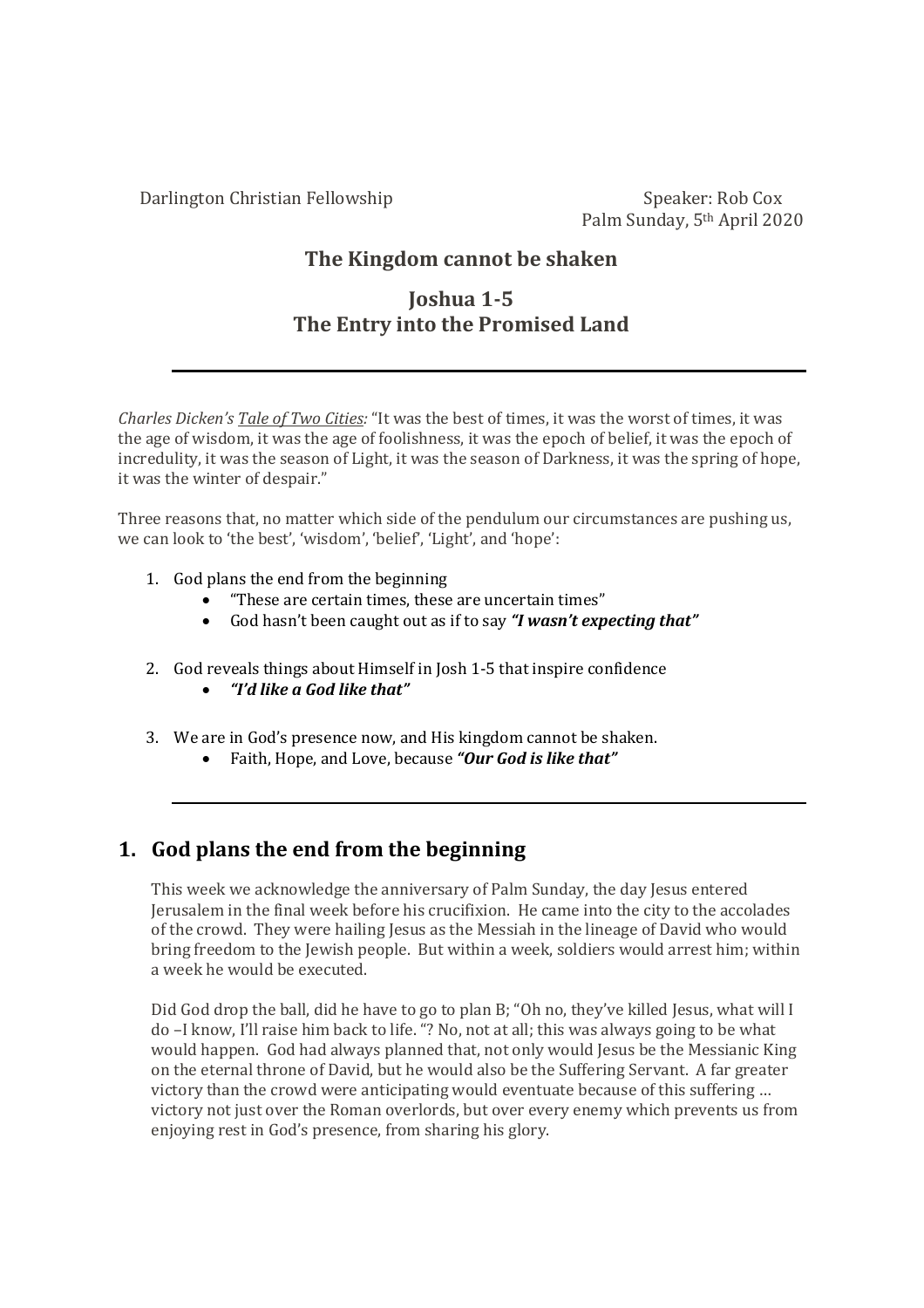God plans the end from the beginning, then he tells us about it. In the OT, we see what God is doing with Israel in the physical foreshadows what God would do in the spiritual. Jesus' entry into Jerusalem is foreshadowed by Israel's entry into the Promised Land 1400-1500 years prior, so it is appropriate for today, Palm Sunday, for us to be looking at the entry into the Promised Land in Joshua 1-5.

| Old Covenant                              | New Covenant                                                                                  |
|-------------------------------------------|-----------------------------------------------------------------------------------------------|
| (foreshadowing the new)                   |                                                                                               |
| <b>Entry into the Promised Land</b>       | <b>Entry into the Kingdom of God</b>                                                          |
|                                           |                                                                                               |
| A people                                  | A people                                                                                      |
| in slavery                                | in slavery                                                                                    |
| to Egypt                                  | to Sin, Death, Devil                                                                          |
| $\left( \text{Ex } 1^{8-14^{31}} \right)$ | (Jn 834 Rom 66-23 1 Jn 38 519 Heb214-15)                                                      |
| <b>Israel's Entry</b>                     | <b>Jesus' Entry</b>                                                                           |
| crossing the Jordan                       | Into Jerusalem                                                                                |
| $($ Josh 3-4 $)$                          | (Mat 21 <sup>1-11</sup> Mk 11 <sup>1-11</sup> Lk 19 <sup>28-44</sup> Jn 12 <sup>12-19</sup> ) |
| Sign of the Covenant:                     | Sealing of the Covenant:                                                                      |
| <b>Israel Circumcised</b>                 | by Christ's blood                                                                             |
| $($ Josh 5 <sup>2-9</sup> $)$             | (Heb 915-28)                                                                                  |
| Israel celebrates                         | Jesus the                                                                                     |
| <b>Passover</b>                           | <b>Passover Lamb</b>                                                                          |
| $($ [osh 5 <sup>10</sup> ]                | (John $1^{29}$ 1 Cor 57)                                                                      |
| Israel partake                            | Through Jesus                                                                                 |
| <b>Unleavened Bread</b>                   | <b>Evil is purged</b>                                                                         |
| $($ Josh 5 $^{11}$ $)$                    | (1 Cor 5:8 Let us therefore celebrate the                                                     |
| (representing                             | festival not with the                                                                         |
| shedding malice and evil,                 | old <i>leaven</i> of malice and evil but with the                                             |
| taking on sincerity and truth)            | unleavened bread of sincerity and truth)                                                      |
| Israel enjoy                              | Jesus is raised                                                                               |
| first fruit in the Land                   | the first fruits of those who have fallen                                                     |
| $($ Josh $5^{12})$                        | asleep                                                                                        |
|                                           | $(1$ Cor $15^{20})$                                                                           |

God has always been revealing Himself as to what He is doing. We can believe God is not caught off-guard in our current situation when God says through Luke (2111), "There will be great earthquakes, and in various places famines and pestilences (plagues)." Don't be surprised about the world being in a pandemic. But turn to God's word for reassurance, for hope, for guidance on our response.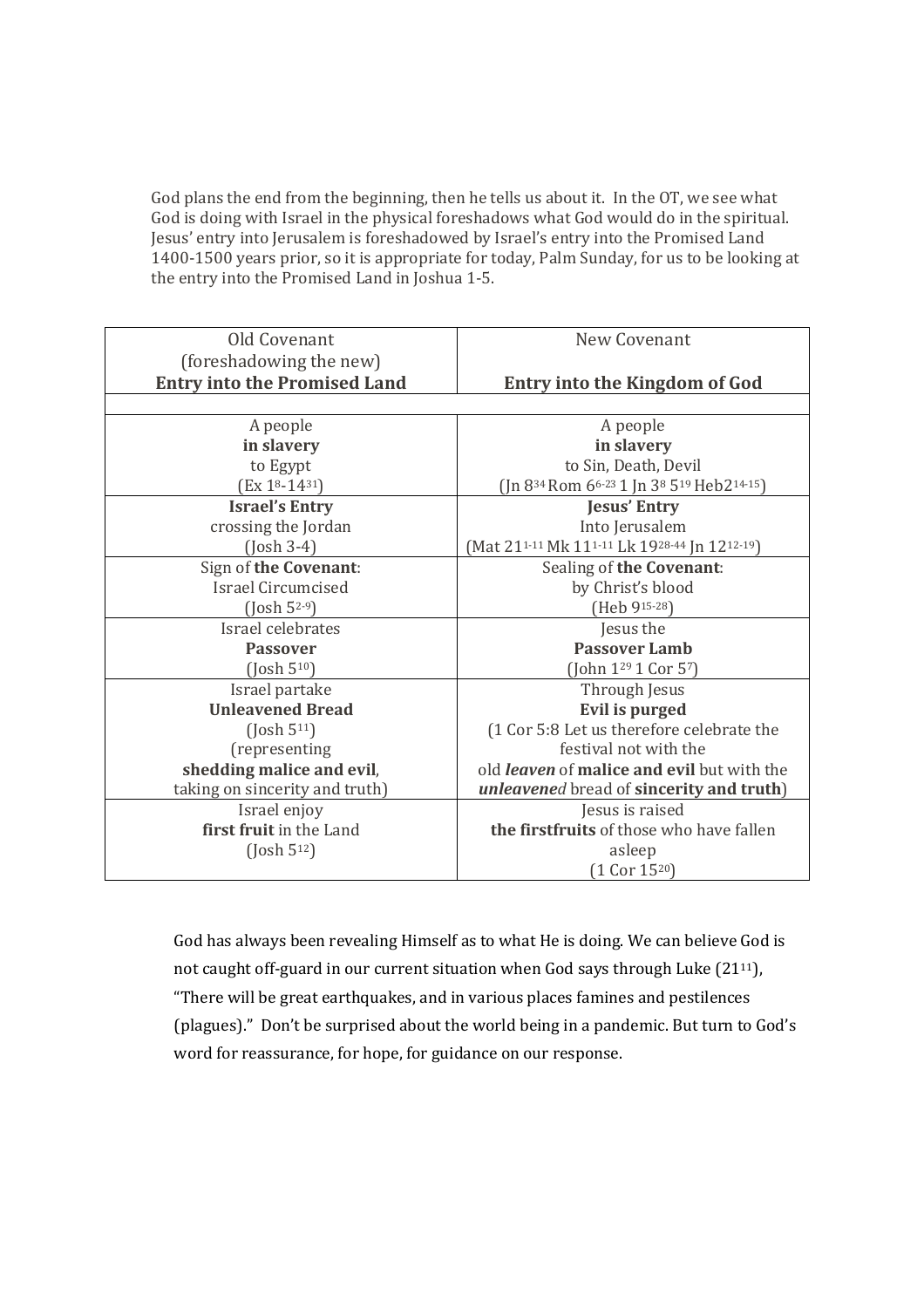# **2. God reveals things about Himself in Josh 1-5 that inspire confidence**

### **Background**

- **God did not have a people**. He chose **Abraham**, to make him a '*great nation'* (Israel), who would inherit a '*promised land'*, and who would be a '*blessing to all nations'* (Gen 12,15,17), but he also foretold this nation would be '*afflicted in a land that wasn't theirs' for '400 years'* (Gen 1513).
- 430 years later in Egypt, groaning under affliction, God says to Israel through **Moses** "*I will redeem you* (plural)", "*I will take you to be my people, and I will be your God*", "*I will bring you into the land … and give it to you for a possession.*" (Ex 66-9).
- God delivered Israel from slavery, crossing the Red Sea
- He established the basis of relationship with Israel, the law at Mt Sinai
- And now ... God was completing the deliverance when Israel entered the Promised Land under Joshua's leadership

## **Joshua 1 - Preparing to cross the Jordan into the land**

**[11](http://biblehub.com/joshua/1-11.htm)** (Joshua's message to the people) "you are to pass over this Jordan to go in to take possession of the land that the LORD your God is giving you to possess.'"

- Israel (2-3 million) would enter the promised land when they crossed the Jordan River
- God is giving the land v2,3,6,10
	- $\circ$  God gives us the place in His kingdom
- Israel have a role to play in order to receive God's gift
	- o We have a role to play in this time when we've been given the Kingdom but the Kingdom is not yet consummated

**[12](http://biblehub.com/joshua/1-12.htm)**And to the Reubenites, the Gadites, and the half-tribe of Manasseh Joshua said, "… **[14](http://biblehub.com/joshua/1-14.htm)**… all the men of valor among you shall pass over armed before your brothers and shall help them, **[15](http://biblehub.com/joshua/1-15.htm)**until the LORD gives rest to your brothers as he has to you, and they also take possession of the land that the LORD your God is giving them."

- Israel had already won the territory that these  $2\frac{1}{2}$  tribes would inherit. Now it was their turn to help
	- o Don't be too proud to ask for help where there is a need
	- o Look out for ways to help where there is a need

## **Joshua 2 - A Reconnaissance Mission to Spy the Land**

The historical account introduces Rahab, a significant figure, through whom God reveals something of His character. She is a resident of Jericho, the nearest city across the Jordan, and she is a prostitute. The two spies end up in her house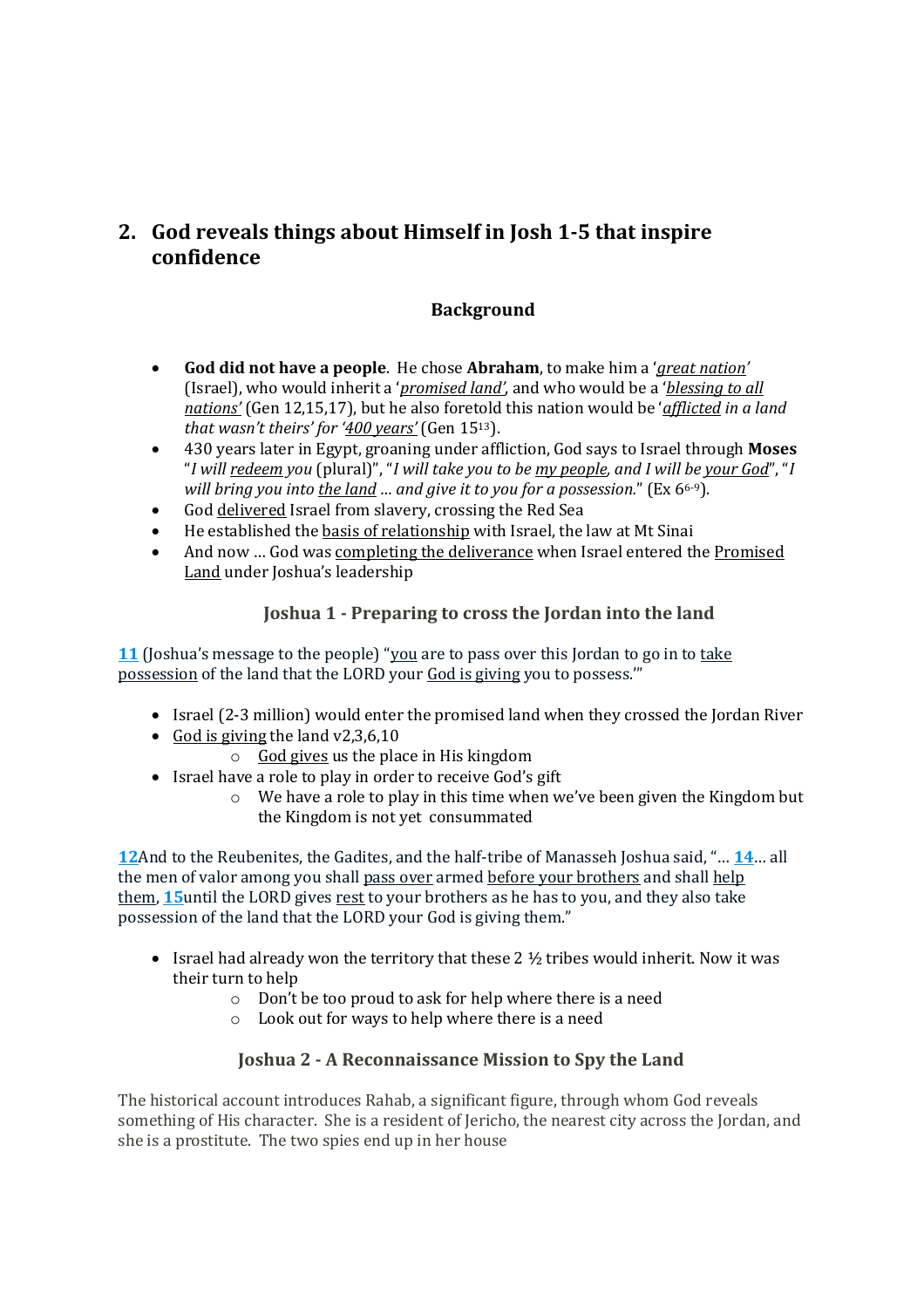**[9](http://biblehub.com/joshua/2-9.htm) "**and (Rahab) said to the (the Israelite spies), "I know that the LORD has given you the land, and that the fear of you has fallen upon us, and that all the inhabitants of the land melt away before you. **[10](http://biblehub.com/joshua/2-10.htm)**For we have heard how the LORD dried up the water of the Red Sea before you when you came out of Egypt, and what you did to the two kings of the Amorites who were beyond the Jordan, to Sihon and Og, whom you devoted to destruction. **[11](http://biblehub.com/joshua/2-11.htm)**And as soon as we heard it, our hearts melted, and there was no spirit left in any man because of you, for the LORD your God, he is God in the heavens above and on the earth beneath. **[12](http://biblehub.com/joshua/2-12.htm)** Now then, please swear to me by the LORD that, as I have dealt kindly with you, you also will deal kindly with my father's house, and give me a sure sign **[13](http://biblehub.com/joshua/2-13.htm)**that you will save alive my father and mother, my brothers and sisters, and all who belong to them, and deliver our lives from death."

- Rahab's people are devoted to destruction, yet Rahab herself acknowledges the LORD – her people have heard of what He has done, and she puts her trust in him.
- She takes a risk in rejecting the familiar her home, her business, her own people, the Amorite army and the fortifications - in seeking herself and family to be saved.
	- o Don't trust in the familiar … when the familiar has been working for us, it can be an idol for us. Keep seeking God, and if we recognise he is outside 'the camp', then go outside the camp to meet him.
- God has mercy on the undesirable the foreigner, the prostitute.<br>  $\circ$  Seek to include those who are different from us a di
	- Seek to include those who are different from us a different age group, racial background, spirituality. Minister the gospel – the Lordship of Christ - to all.

Rahab then saves the spies from the city officials

**[15](http://biblehub.com/joshua/2-15.htm)**Then she let them down by a rope through the window, for her house was built into the city wall, so that she lived in the wall. **[16](http://biblehub.com/joshua/2-16.htm)**And she said to them, "Go into the hills, or the pursuers will encounter you, and hide there three days until the pursuers have returned. Then afterward you may go your way." **… [17](https://biblehub.com/joshua/2-17.htm)**The men said to her, "…

**[18](https://biblehub.com/joshua/2-18.htm)**Behold, when we come into the land, you shall tie this scarlet cord in the window through which you let us down, and you shall gather into your house your father and mother, your brothers, and all your father's household.

- 2 cords / ropes:
- v15, the rope used for the descent through the window: "khebel" means cord, noose, ruin, destruction, pain, sorrow
- Then there was three days  $(v16)$
- v18, the rope used for identifying which house was to be saved: "tik-vaw" means cord, expectancy, hope
- represents Jesus, three days from the cross (sorrow) to the resurrection (hope and expectation)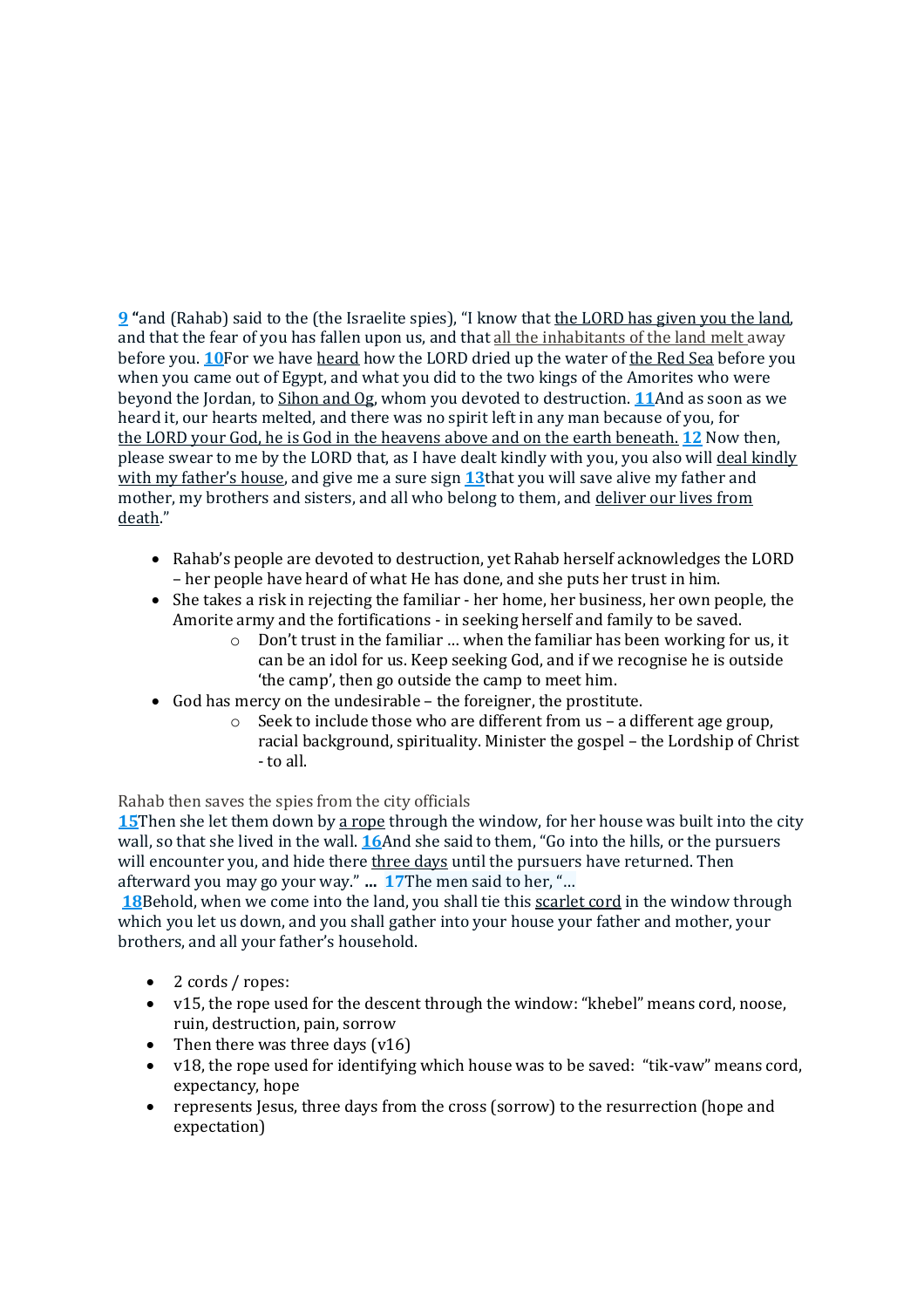• represents Rahab's change in circumstances, from ruin to hope. The new life that Jesus gives was given to her 1500yrs prior to his resurrection, because no matter when in history, all who are saved are saved through the work of Christ. It is able to be described before it happened, in a veiled way, because the God who rules from outside time destined that history would culminate in Christ's work.

**[24](http://biblehub.com/joshua/2-24.htm)** And they (the spies) said to Joshua, "Truly the LORD has given all the land into our hands. And also, all the inhabitants of the land melt away because of us."

- Knowledge of God's truth gives Israel confidence and hope. Chapter 3 and 4 have several explicit instances in which God is concerned with what the people know
	- $\circ$  May we be diligent in knowing what God has revealed to us

### **Joshua 3 - Israel cross the Jordan**

**[10](http://biblehub.com/joshua/3-10.htm)**And Joshua said, "Here is how you shall **know** that the **living God** is among you and that he will without fail drive out from before you the Canaanites, the Hittites, the Hivites, the Perizzites, the Girgashites, the Amorites, and the Jebusites. **[11](http://biblehub.com/joshua/3-11.htm)**Behold, the **ark** of the covenant of the Lord of all the earth*[b](https://biblehub.com/esv/joshua/3.htm#footnotes)* is passing over **before** you into the Jordan. **… [13](http://biblehub.com/joshua/3-13.htm)**And when the soles of the feet of the priests bearing the ark of the LORD, the Lord of all the earth, shall rest in the waters of the Jordan, the waters of the Jordan shall be cut off from flowing, and the waters coming down from above shall stand in one heap."

**[…16](http://biblehub.com/joshua/3-16.htm)**… the people passed over opposite Jericho. **[17](http://biblehub.com/joshua/3-17.htm)**Now the priests bearing the ark of the covenant of the LORD stood firmly on dry ground in the midst of the Jordan, and all Israel was passing over on dry ground until all the nation finished passing over the Jordan.

- The *living* God is at work, what he decrees will come to pass.
	- o What God has decided for you in your situation will happen, but in his timing. In Israel's case, it was 40 yrs. Even if Israel had been obedient during the exodus, it would have been over one year.
- The ark, representing God, is central in this whole event. It contained (Heb 94) Aaron's staff (God's authority), an urn of manna (God's provision), and the two tablets on which the 10 commandments was engraved (God's rule).
	- $\circ$  God is sovereign he has the right to speak
	- $\circ$  God is our provider we have what we have by God's generosity, (to achieve his purposes, we are not entitled just because we want things)
	- God is our ruler He determines *how* we are to best conduct ourselves. Others will either be attracted or repelled as we follow His ways.
- The ark went before the people. God was not just in the midst of his people, He was leading them into something new, completing the deliverance of Israel out of Egypt into the promised land, out of slavery into being his redeemed people, beginning and ending the exodus with a repetition of crossing of a water obstacle without getting their feet wet because the exodus was one single event.
	- o If his plan is something new for you, He will lead.

### **Joshua 4 - Two Sets of Twelve Stones**

**[1](http://biblehub.com/joshua/4-1.htm)**… the LORD said to Joshua, **[2](http://biblehub.com/joshua/4-2.htm)**"Take twelve men from the people, from each tribe a man, **[3](http://biblehub.com/joshua/4-3.htm)**and command them, saying, 'Take twelve stones from here out of the midst of the Jordan,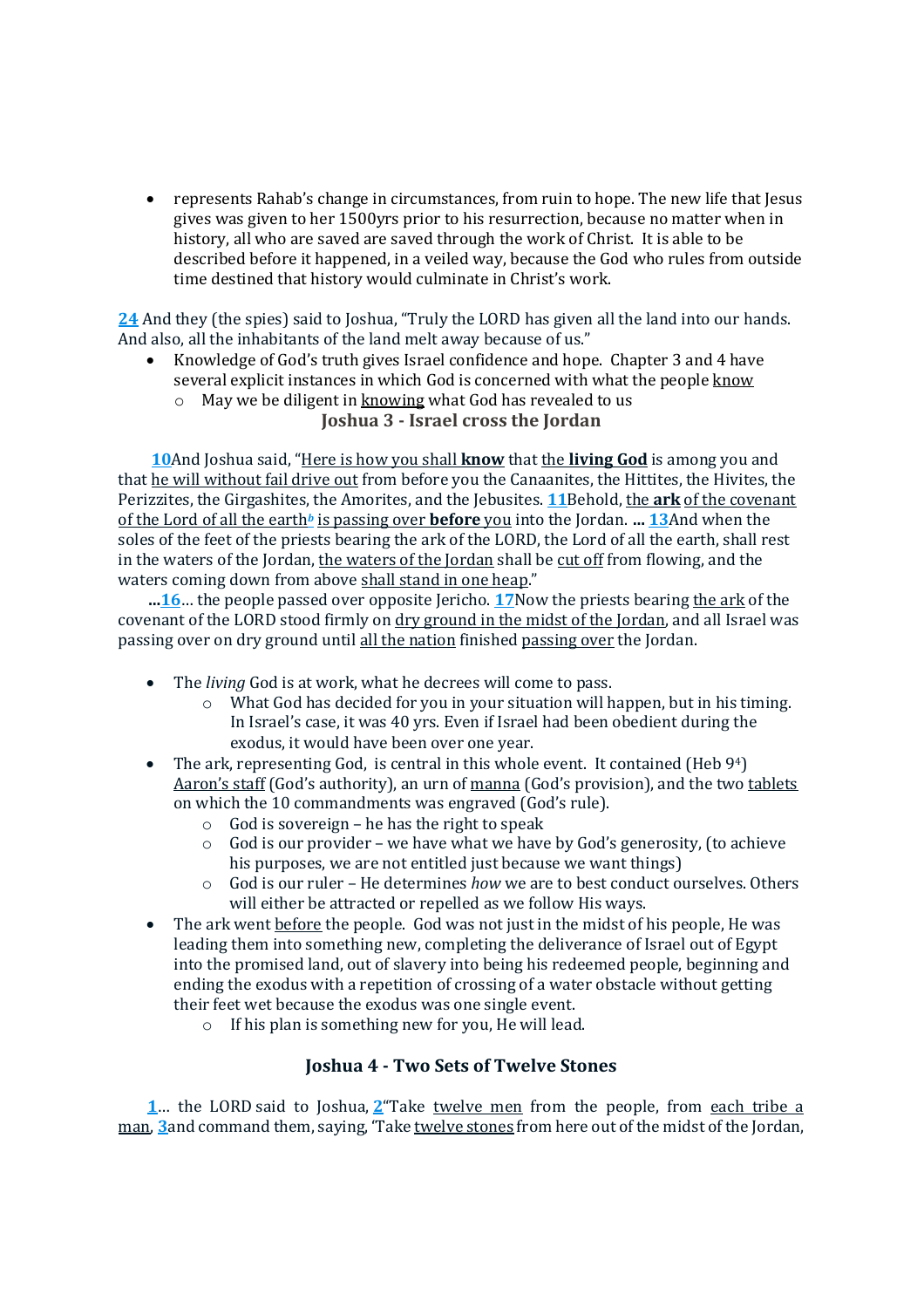from the very place where the priests' feet stood… **[7](http://biblehub.com/joshua/4-7.htm)**… these stones shall be to the people of Israel a memorial forever." …

**… [20](http://biblehub.com/joshua/4-20.htm)** And those twelve stones, which they took out of the Jordan, Joshua set up at Gilgal. **[21](http://biblehub.com/joshua/4-21.htm)**And he said to the people of Israel, "When your children ask their fathers in times to come, 'What do these stones mean?' **[22](http://biblehub.com/joshua/4-22.htm)**then you shall let your children know, 'Israel passed over this Jordan on dry ground.' **[23](http://biblehub.com/joshua/4-23.htm)**For the LORD your God dried up the waters of the Jordan for you until you passed over, as the LORD your God did to the Red Sea, which he dried up for us until we passed over, **[24](http://biblehub.com/joshua/4-24.htm)**so that **all** the peoples of **the earth** may **know** that the hand of the LORD is mighty, that you may fear the LORD your God forever."

- 12 stones, one for each tribe, representing the entirety of God's covenant people o God delivers ALL who belong to him.
- A memorial to God's action, stones that are inaccessible became accessible by God's mighty hand (under God's authority, through his provision, by his command) and are now set up, in the promised land.
	- o Remember what God has done

... **[9](http://biblehub.com/joshua/4-9.htm)**And Joshua set up*[b](https://biblehub.com/esv/joshua/4.htm#footnotes)* twelve stones in the midst of the Jordan, in the place where the feet of the priests bearing the ark of the covenant had stood; and they are there to this day.

- A second set of 12 stones, hidden from sight, carried there by the one representing 'YHWH is salvation',
- A substitution? … Put in a place representing God's judgement? … Mirroring the Egyptians drowned in the Red Sea? … Representing the entirety of peoples to be expelled from the promised land?

### **Joshua 5 – Circumcision, Passover, Fruit**

On entering the land filled with a hostile enemy, Israel sharpened their swords and readied for battle

**[… 2](http://biblehub.com/joshua/5-2.htm)**At that time the LORD said to Joshua, "Make flint knives and circumcise the sons of Israel a second time." **…** . *[a](https://biblehub.com/esv/joshua/5.htm#footnotes)***[4](http://biblehub.com/joshua/5-4.htm)** And this is the reason … **[5](http://biblehub.com/joshua/5-5.htm)**… all the people who were born on the way in the wilderness after they had come out of Egypt had not been circumcised. **… […9](http://biblehub.com/joshua/5-9.htm)**And the LORD said to Joshua, "Today I have rolled away the reproach of Egypt from you." …

- God had said to Abraham " any uncircumcised male ... shall be cut off from his people, he has broken my covenant." (Gen 1714). Israel have broken the covenant, they should be cut off.
- In effect, God had given the land to 'a people' who were '<u>NOT a people'</u>.<br>  $\circ$  God is consistent in portraving how he delivers people when the
	- God is consistent in portraying how he delivers people when they are in a state of alienation from him, we don't come to Him for Him to save us: "God shows his love for us in that *while we were still sinners*, Christ died for us." (Rom 58)
- The reproach or 'disgrace' of Egypt This 'disgrace' refers to being uncircumcised, like the Egyptians, and also being in slavery to Egyptians was a disgrace. Today was the day their deliverance from this disgrace was complete.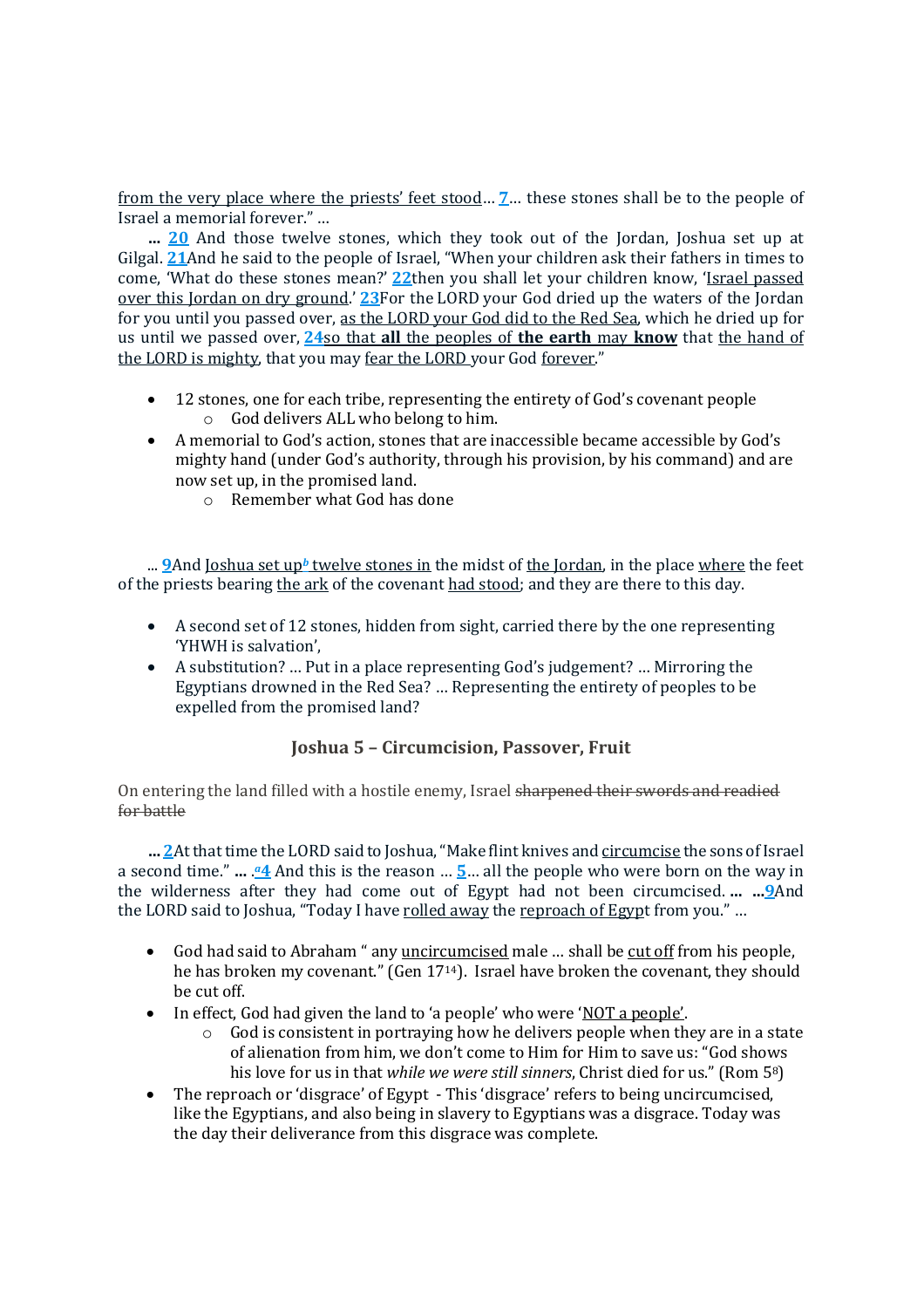o "rolled away", referring to the action of circumcision, also looks forward to the rolling away of the stone from Christ's tomb (Mt 28, Mk 16, Lk 24) – Christ is risen, deliverance is complete from slavery to death to the start of life in covenant union with Christ.

**[10](http://biblehub.com/joshua/5-10.htm)**While the people of Israel were encamped at Gilgal, they kept the Passover on the fourteenth day of the month in the evening on the plains of Jericho. **[11](http://biblehub.com/joshua/5-11.htm)**And the day after the Passover, on that very day, they ate of the produce of the land, unleavened cakes and parched grain. **[12](http://biblehub.com/joshua/5-12.htm)**And the manna ceased the day after they ate of the produce of the land. And there was no longer manna for the people of Israel, but they ate of the fruit of the land of Canaan that year.

- "There was no longer manna…"
	- o God will not always provide in the same way that he has in the past. Nevertheless, where your provision is threatened, seek God about where his provision will come from and what's your part in realising His provision. Not easy, but seek Him.

In Summary:

| Israel is given inheritance in                   | God's people are given inheritance in                  |
|--------------------------------------------------|--------------------------------------------------------|
| the Land                                         | <b>His Kingdom</b> (Mat $25^{34}$ )                    |
| Now BUT  Not Yet                                 | Now BUT  Not Yet                                       |
| Israel had an active role<br>until Land has rest | We have an active role<br>until Kingdom is consummated |
|                                                  |                                                        |
| "Joshua took the whole land  the                 | " let us be grateful for receiving a                   |
| land had rest from war"                          | kingdom which cannot be shaken"                        |
| (Josh 11 <sup>23</sup> )                         | (Heb 1228)                                             |

## **3. We are in God's presence now, in a world which is shakeable but His kingdom cannot be shaken.**

Current circumstances –

### ο panic, be anxious, grow weary or fainthearted, drift away

Rather, "… let us be grateful for receiving a kingdom which cannot be shaken, and thus let us offer to God acceptable worship, with reverence and awe, for our God is a consuming fire." (Heb 1228)

And what can we actually do to offer acceptable worship: 3 things listed in Heb 1019-25

- 1. draw near (to God) with a true heart in full assurance of **faith** (v22)
- 2. hold fast the confession of our **hope** (v23)
- 3. consider how to stir up one another to **love** and **good works** (v24)

Ascribe Greatness to Our God the Rock